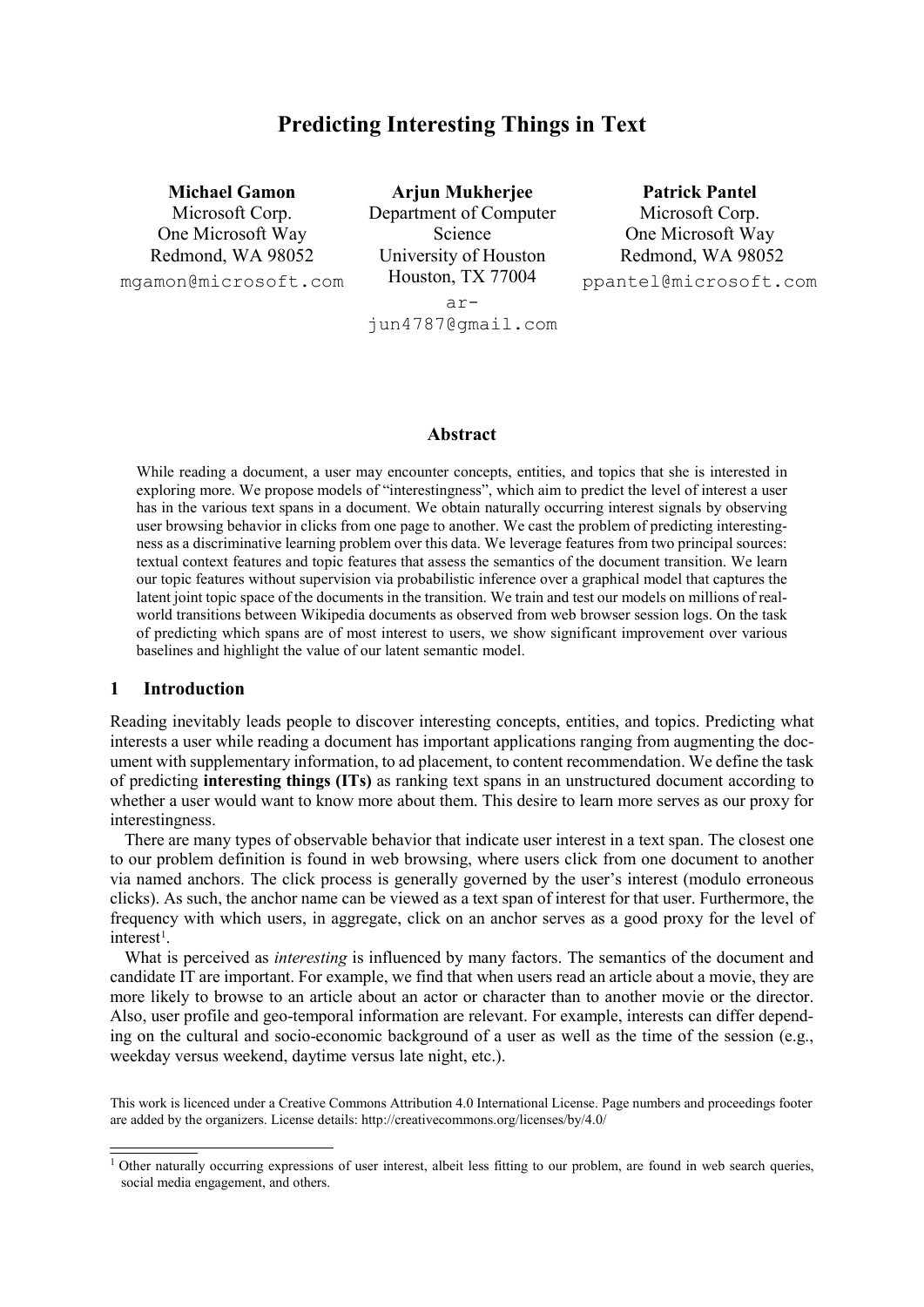Strictly speaking, human interestingness is a psychological and cognitive process (Varela et al., 1991). Clicks and long dwell times are salient observed behavioral signals of interestingness that have been well accepted in the information retrieval literature (Claypool et al., 2001; Mueller and Lockerd, 2001). In this paper, we utilize the observed user's browsing behavior as a supervision signal for modeling interestingness. Specifically, we cast the prediction of ITs as a discriminative learning task. We use a regression model to predict the likelihood of an anchor in a Wikipedia article to be clicked, which as we have seen above can serve as a proxy for interestingness. Based on an empirical study of a sample of our data, we use features in our model from the document context (such as the position of the anchor text, frequency of the anchor text in the current paragraph, etc.) as well as semantic features that aim to capture the latent topic space of the documents in the browsing transition. These semantic features are obtained in an unsupervised manner via a joint topic model of source and target documents in browsing transitions. We show empirical evidence that our discriminative model is effective in predicting ITs and we demonstrate that the automatically learned latent semantic features contribute significantly to the model performance. The main contributions of this paper are:

- We introduce the task of predicting interesting things as identifying what a user likely wants to learn more about while reading a document.
- We use browsing transitions as a proxy for interestingness and model our task using a discriminative training approach.
- We propose a semantic probabilistic model of interestingness, which captures the latent aspects that drive a user to be interested in browsing from one document to another. Features derived from this semantic model are used in our discriminative learner.
- We show empirical evidence of the effectiveness of our model on an application scenario.

## **2 Related Work**

**Salience:** A notion that might at first glance be confused with interestingness is that of salience (Paranjpe 2009; Gamon et al. 2013). Salience can be described as the centrality of a term to the content of a document. Put another way, it represents what the document is about. Though salience and interestingness can interact, There are clear differences. For example, in a news article about President Obama's visit to Seattle, Obama is salient, yet the average user would probably not be interested in learning more about Obama while reading that article.

**Click Prediction:** Click prediction models are used pervasively by search engines. Query based click prediction aims at computing the probability that a given document in a search-result page is clicked on after a user enters some query (Joachims, 2002; Joachims et al., 2005; Agichtein et al., 2006; Guo et al., 2009a). Click prediction for online advertising is a core signal for estimating the relevance of an ad to a search result page or a document (Chatterjee et al., 2003; Broder et al., 2007; Craswell et al., 2008; Graepel et al., 2010). Also related are personalized click models, e.g., (Shen et al., 2012), which use user-specific click through rate (CTR). Although these applications and our task share the use of CTR as a supervision signal, there is a key difference: Whereas in web search CTR is used as a predictor/feature at runtime, our task specifically aims at predicting interestingness in the absence of web usage features: Our input is completely unstructured and there is no assumption of prior user interaction data.

**Use of probabilistic models:** Our semantic model is built over LDA (Blei et al., 2003) and has resemblances to Link-LDA models (Erosheva et al., 2004) and Comment-LDA models (Yano et al., 2009). However, these are tailored for blogs and associated comment discussions which is very different from our source to destination browsing transition logs. Guo et al., (2009b) used probabilistic models for discovering entity classes from query logs and in (Lin et al., 2012), latent intents in entity centric search were explored. Gao et al. (2011) employ statistical machine translation to connect two types of content, learning semantic translation of queries to document titles. None of the above models, however, are directly applicable to the joint topic mappings that are involved in source to destination browsing transitions which are the focus of our work.

**Predicting Popular Content:** Modeling interestingness is also related to predicting popular content in the Web and content recommenders (Lerman and Hogg, 2010; Szabo and Huberman, 2010; Bandari et al., 2012). In contrast to these tasks, we strive to predict what term a user is likely to be interested in when reading content. We do not rely on prior browsing history, since we aim to predict interestingness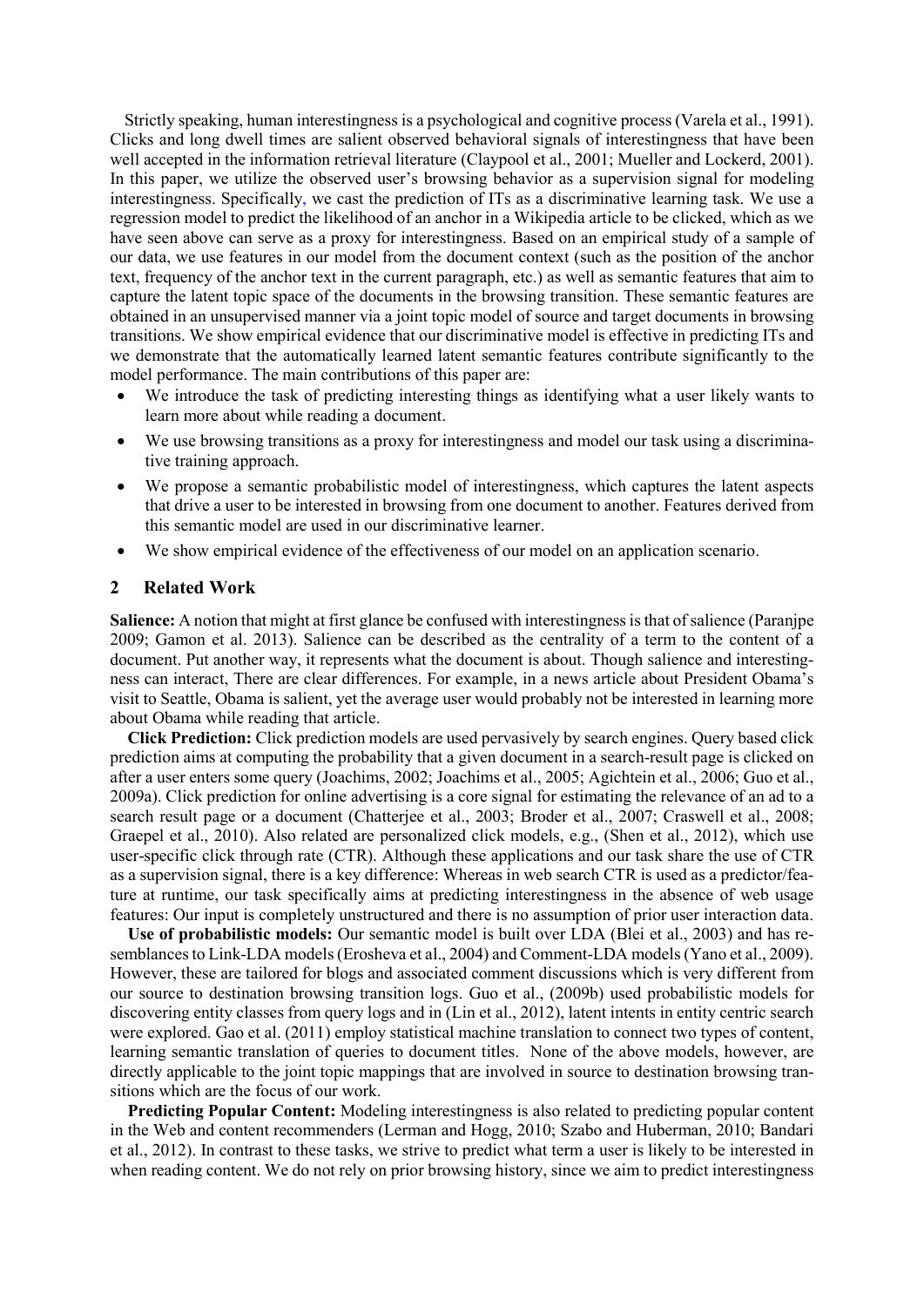in unstructured text with no interaction history. We show in our experiments that a popularity signal alone is not a sufficient predictor for interestingness.

## **3 The Interestingness Task**

The process of identifying interesting things (ITs) on a page consists of two parts: (1) generating candidate things (e.g., entities, concepts, topics); and (2) scoring and ranking these according to interestingness. In this paper, we fix step 1 and focus our effort on step 2, i.e., the assignment of an interestingness score to a candidate. We believe that this scope is appropriate in order to understand the factors that enter into what is perceived as interesting by a user. Once we have gained an understanding of the interestingness scoring problem, however, there are opportunities in identifying candidates automatically, which we leave for future work.

In this section we begin by formally defining our task. We then introduce our data set of naturally occurring interest signals, followed by an investigation of the factors that influence them.

## **3.1 Formal Task Definition**

We define our task as follows. Let  $U$  be the set of all documents and  $A$  be the set of all candidate text spans in all documents in U, generated by some candidate generator. Let  $A_u \subset A$  be the set of candidates in  $u \in U$ . We formally define the interestingness task as learning the function below, where  $\sigma(u, a)$  is the interestingness of candidate a in <sup>[2](#page-2-0)</sup>:

$$
\sigma: U \times A \to \mathbb{R} \quad (1)
$$

#### **3.2 Data Set**

User browsing events on the web (i.e., a user clicking from one document to another) form a naturally occurring collection of interestingness signals. That is when a user clicks on an anchor in a document, we can postulate that the user is interested in learning more about it, modulo erroneous clicks.

We collect a large set of many millions of such user browsing events from session logs of a commercial web browser. Specifically, we collect from these logs each occurrence of a user click from one Wikipedia page to another during a one month period, from all users in all parts of the world. We refer to each such event as a *transition*. For each transition, our browser log provides metadata, including user profile information, geo-location information and session information (e.g., time of click, source/target dwell time, etc.) Our data set includes millions of transitions between Wikipedia pages.

For our task we require: (1) a mechanism for generating candidate things; (2) ample clicks to serve as a reliable signal of interestingness for training our models; and (3) accessible content. Our focus on Wikipedia satisfies all. First, Wikipedia pages tend to contain many anchors, which can serve as the set of candidate things to be ranked. Second, Wikipedia attracts enough traffic to obtain robust browsing transition data. Finally, Wikipedia provides full content<sup>[3](#page-2-1)</sup> dumps. It is important here to note that our choice of Wikipedia as a test bed for our experiments does not restrict the general applicability of our approach: We propose a semantic model (Section 4.2) for mining latent features relevant to the phenomenon of interestingness which is general and can be applied to generic Web document collections.

Using uniform sampling, we split our data into three sets: a development set (20%), a training set (60%) and a test set (20%). We further subdivide the test set by assigning each transition as belonging to the HEAD, TORSO, or TAIL, which we compute using inverse CDF sampling on the test set. We do so by assigning the most frequently occurring transitions, accounting for 20% of the (source) traffic, to the HEAD. Similarly, the least frequently occurring transitions, accounting for 20% of the (source) traffic, are assigned to the TAIL. The remaining transitions are assigned to the TORSO. This three-way split reflects a common practice in the IR community and is based on the observation that web traffic frequencies show a very skewed distribution, with a small set of web pages attracting a large amount of traffic, and a very long tail of infrequently visited sites. Different regions in that distribution often show marked differences in behaviour, and models that are useful in one region are not necessarily as useful in another.

<span id="page-2-1"></span><span id="page-2-0"></span><sup>&</sup>lt;sup>2</sup> We fix  $\sigma(u, a) = 0$  for all  $a \notin A_u$ .<br><sup>3</sup> We utilize the May 3, 2013 English Wikipedia dump from <u>http://dumps.wikimedia.org</u>, consisting of roughly 4.1 million articles.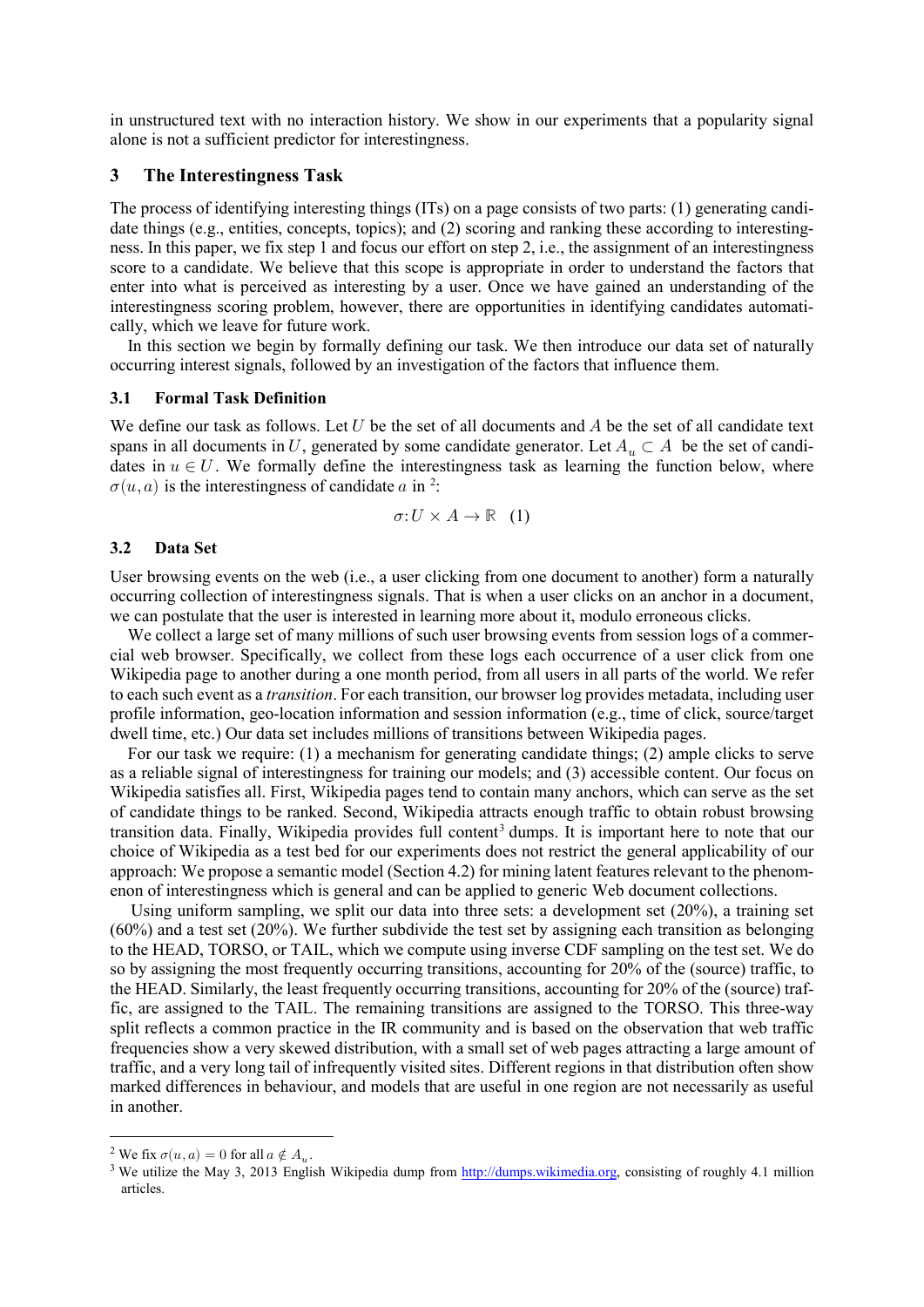#### **3.3 What Factors Influence Interestingness?**

We manually inspected 200 random transitions from our development set. Below, we summarize our observations.

*Only few things on a page are interesting*: The average number of anchors on a Wikipedia page is 79. Of these, only very few are actually clicked by users. For example, the Wikipedia article on the TV series "The Big Bang Theory" leads to clicks on anchors linking to the pages of the series' actors for 90% of transitions (while these anchors account for only a small fraction of all unique anchors on that page).

*The semantics of source and destination pages is important:* We manually determined the entity type of the Wikipedia articles in our sample, according to schema.org classes. 49% of all source urls in our data sample are of the Creative Work category, reflecting the strong popular interest in movies (37%), actors (22%), artists (18%), and television series (8%). The next three most prominent categories are Organization (12%), Person (11%) and Place (6%). We observed that transitions are influenced by these categories. For example, when the source article category is Movie, the most frequently clicked pages are of category  $Actor$  (63%) and Character (13%). For source articles of the TVSeries category, Actor destination articles account for 86% of clicks. Actor articles lead to clicks on Movie articles (45%) and other Actor articles (26%), whereas Artist articles lead to clicks on other Artist articles (29%), Movie articles (17%) and MusicRecording articles (18%).

*The structure of the source page plays a role:* It is well known that the position of a link on a page influences user click behavior: links that are higher on a page or in a more prominent position tend to attract more clicks. We noticed similar trends in our data.

*The user plays a role:* We hypothesized that users from different geographic and cultural backgrounds might exhibit different interests, or that interests are time-bound (e.g., interests on weekends differ from those on week days, daytime from nighttime, etc.) Initial experiments showed small effects of these factors, however, a more thorough analysis on a larger sample is necessary, which we leave for future work.

#### **4 Modeling Interestingness**

We cast the problem of learning the interestingness function  $\sigma$  (see Eq. 1) as a discriminative regression learning problem. Below, we first describe this model, and then we introduce our semantic topic model which serves to provide semantic features for the discriminative learner.

#### **4.1 Discriminative Model**

Although our task is to predict ITs from unstructured documents, we can leverage the user interactions in our data, described in Section 3.2 as our training signal.

Given a source document  $s \in U$ , and an anchor in s leading to destination document d, we use the aggregate click frequency of this anchor as a proxy for its interestingness, i.e.:

$$
\sigma(s,d) = p(d|s) \tag{2}
$$

where  $p(d|s)$  is the probability of a user clicking on the anchor to d when viewing  $s^4$ . We use  $p(d|s)$ as our regression target computed from our training data.

For our learning algorithm, we use boosted decision trees (Friedman, 1999). We tune our hyperparameters (i.e., number of iterations, learning rate, minimum instances in leaf nodes, and the maximum number of leaves) using cross-validation on the development set. Each transition in our training data is represented as a vector of features, where the features fall into three basic families:

- 1 Anchor features (**Anc**): position of the anchor in the document, frequency of the anchor, anchor density in the paragraph, and whether the anchor text matches the title of the destination page.
- 2 User session features (**Ses**): city, country, postal code, region, state and timezone of the user, as well as day of week, hour, and weekend vs. workday of the occurrence of the transition.

<sup>&</sup>lt;sup>4</sup> For notational convenience, we use  $\sigma(s, d)$  even though Eq. 1 defines its second argument as being a candidate text span. Here, it is implicit that *d* consists of both the target document and the anchor text (which serves as the candidate text span).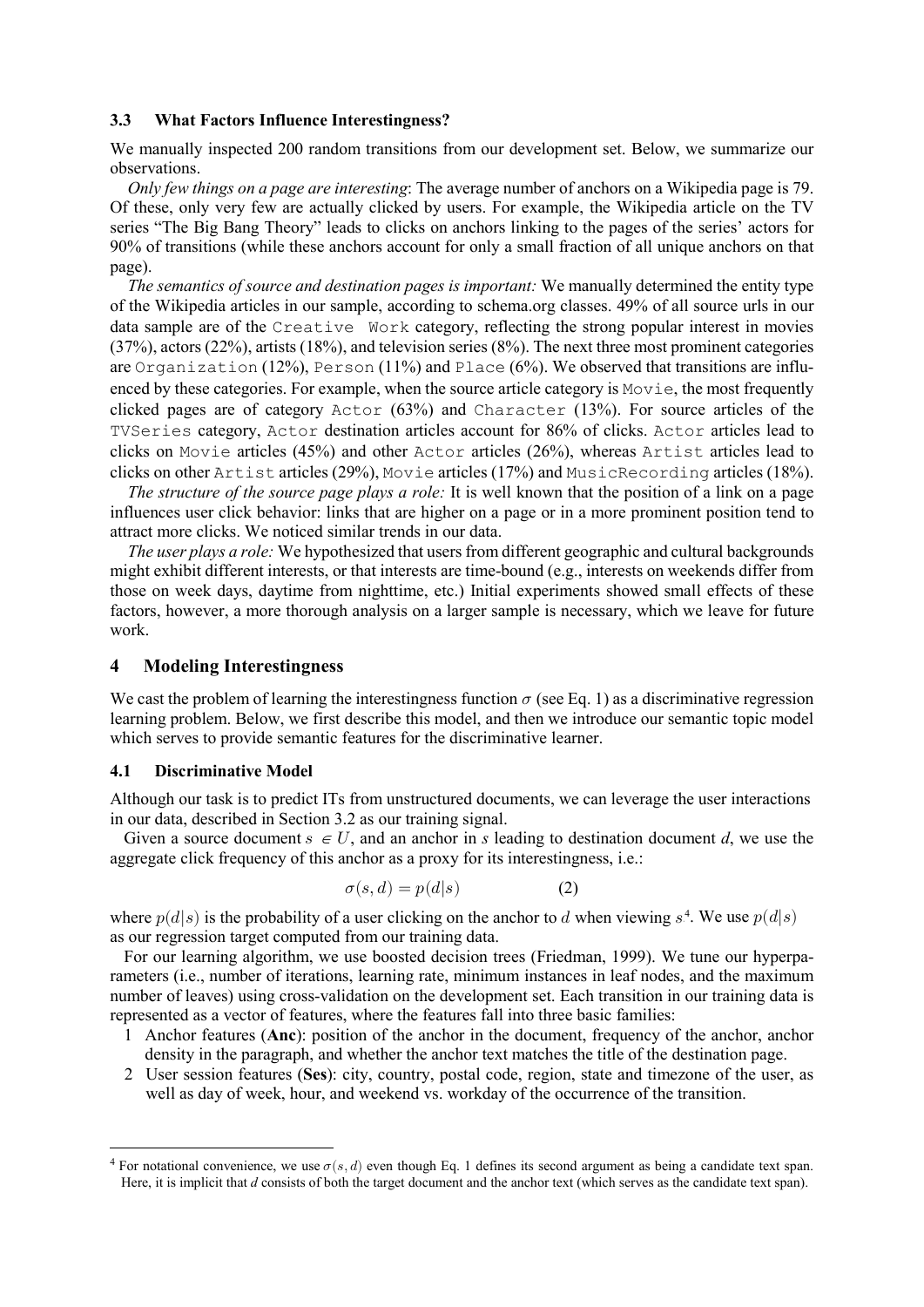3 Semantic features: sourced in various experimental configurations from (1) Wikipedia page categories as assigned by Wikipedia editors (**Wiki**) or from (2) an unsupervised joint topic transition model (**JTT**) of source and destination pages (described in detail in the next section).

In some experimental configurations we use Wikipedia page categories as semantic features. We show in our experiments (see Section 5) that these are highly discriminative. It is important to note that editorlabeled category information is available in the Wikipedia domain but not in others. In other words, we can use this information to verify that semantics indeed is influential for interestingness, but we should design our models to not rely on this. We thus build an unsupervised semantic model of source and destination pages, which serves the purpose of providing semantic information without any domainspecific annotation.

## **4.2 The Semantics of Interestingness**

As indicated in Section 3, the semantics of source and destination pages,  $s$  and  $d$ , influence the likelihood that a user is interested in  $d$  after viewing  $s$ . In this section we propose an unsupervised method for modeling the transition semantics between  $s$  and  $d$ . As outlined in the previous section, this model then serves to generate semantic features for our discriminative model of interestingness.

Referring to the notations in Table 1, we start by positing a distribution over the joint latent transition topics (in the higher level of semantic space),  $\theta_t$  for each transition t. The corresponding source  $t(s)$ and destination  $t(d)$  articles of a given transition  $t$  are assumed to be admixtures of latent topics that are conditioned on the joint topic transition distribution,  $\theta_t$ . For ease of reference, we will refer to this model as the Joint Transition Topic Model (**JTT**). The variable names and their descriptions are provided in Table 1. Figure 1 shows the plate notation of our model and the generative process:

- 1. For each topic k, draw  $\varphi_k \sim Dir(\beta)$
- 2. For each transition  $t$ :
	- a. Draw the joint topic transition distribution,  $\theta_t \sim Dir(\alpha)$  $Dir(\alpha)$ 
		- b. For each word token  $j \in \{1...N_S\}$ :
			- i. Draw  $z_{t,j}^S \sim Mult(\theta_t)$
			- ii. Emit  $w_{t,j}^S \sim Mult(\varphi_k)$
		- c. For each word token  $j \in \{1...N_D\}$ :
			- i. Draw  $z_{t,j}^D \sim Mult(\theta_t)$

ii. Emit 
$$
w_{t,j}^D \sim Mult(\varphi_k)
$$



Figure 1. Generative Process and Plate Notation of JTT.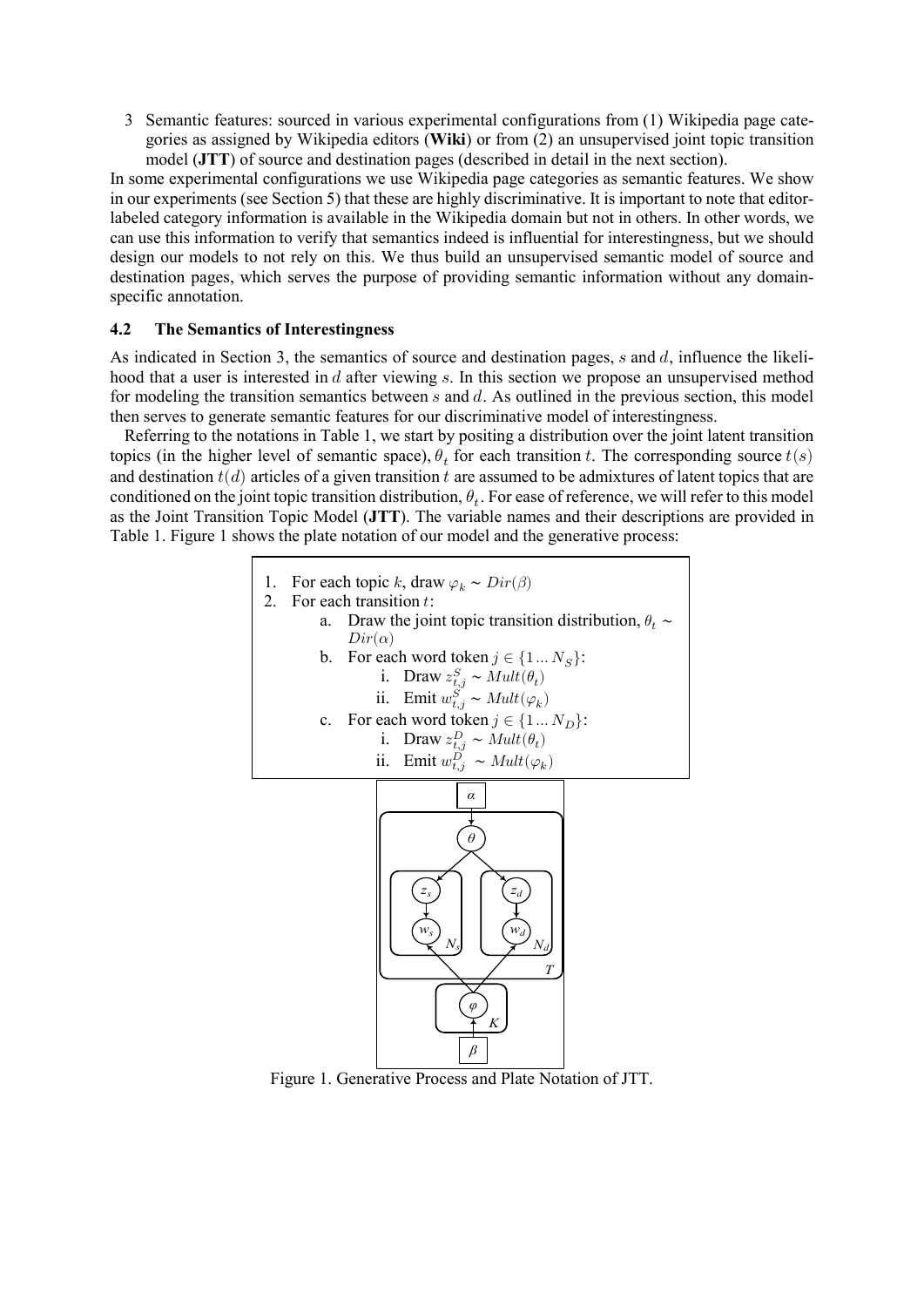| Variable        | Description                                                            | Variable                                            | Description                                                 |
|-----------------|------------------------------------------------------------------------|-----------------------------------------------------|-------------------------------------------------------------|
| t               | A transition $t$                                                       | $Z^S$ , $Z^D$                                       | Set of all topics in src, dest pages                        |
| t(s), t(d)      | The src and dest pages of $t$                                          | $W^S, W^D$                                          | Set of all word tokens in src, dest pages                   |
|                 | $\theta_t \sim Dir(\alpha)$ Joint src/dest topic distribution          | $\Theta = \{\theta_t\}$                             | Set of all latent joint transition topic dis-<br>tributions |
| $z_s$ , $z_d$   | Latent topics of $t(s)$ , $t(d)$                                       | $\Phi = {\varphi_k}$                                | Set of all latent topics                                    |
| $w_s, w_d$      | Observed word tokens of $t(s)$ , $t(d)$                                | $\theta_{t,k}$                                      | Contribution of topic $k$ in transition $t$                 |
|                 | $P_k \sim Dir(\beta)$ Latent topic-word distributions for<br>topic $k$ | $w_{t,j}^{S}, w_{t,j}^{D}$                          | <i>j</i> th word of transition t in $t(s)$ , $t(d)$         |
| $\alpha, \beta$ | Dirichlet parameters for $\theta$ , $\varphi$                          | $z_{t,j}^S, z_{t,j}^D$                              | Latent topic of <i>j</i> th word of t in $t(s)$ , $t(d)$    |
| $N_s, N_d$      | No. of terms in src and dest pgs of $t$                                | $n_{t(s),k}^{\overline{S}}$                         | No. of words in $t(s)$ assigned to topic k                  |
| $T = \{t\}$     | Set of all transitions, $t$                                            | $n_{\underline{t}(\underline{d}),k}^{\overline{D}}$ | No. of words in $t(d)$ assigned to $k$                      |
| К               | No. of topics                                                          | $n_{k,v}^S$                                         | No. of times word v assigned to k in $W^S$                  |
| V               | No. of unique terms in the vocab.<br>m 11 1 T 1 0                      | $n_{k,v}^D$                                         | No. of times word v assigned to $k$ in $W^D$                |

| Table 1. List of notations. |  |  |  |  |
|-----------------------------|--|--|--|--|
|-----------------------------|--|--|--|--|

Exact inference for JTT is intractable. Hence, we use Markov Chain Monte Carlo (MCMC) Gibbs sampling. Rao-Blackwellization (Bishop, 2006) is used to reduce sampling variance by collapsing latent variables  $\theta$  and  $\varphi$ . Owing to space constraints, we omit the full derivation details. The full joint can be written succinctly as follows:

$$
P(W^S, W^D, Z^S, Z^D) = \left(\prod_{t=1}^T \frac{B\left(n_{t(s),[\cdot]}^S + n_{t(d),[\cdot]}^D + \alpha\right)}{B(\alpha)}\right) = \left(\prod_{t=1}^K \frac{B\left(n_{k,[\cdot]}^S + n_{k,[\cdot]}^D + \beta\right)}{B(\beta)}\right)
$$
(3)

Omission of a latter index in the count variables, denoted by [ ], corresponds to the row vector spanning over the latter index. The corresponding Gibbs conditional distributions for  $z<sup>S</sup>$  and  $z<sup>D</sup>$  are detailed below, where the subscript  $(\neg(t, j))$  denotes the value of the expression excluding the counts of the term  $(t, j)$ :

$$
p(z_{t,j}^{S} = k | ... ) \propto \frac{(n_{t(s),k}^{S})_{\neg(t,j)} + n_{t(d),k}^{D} + \alpha}{\sum_{k=1}^{K} \left( (n_{t(s),k}^{S})_{\neg(t,j)} + n_{t(d),k}^{D} + \alpha} \right)} \times \frac{(n_{k,v}^{S})_{\neg(t,j)} + n_{k,v}^{D} + \beta}{\sum_{v=1}^{V} \left( (n_{k,v}^{S})_{\neg(t,j)} + n_{k,v}^{D} + \beta \right)}
$$
(4)  

$$
p(z_{t,j}^{D} = k | ... ) \propto \frac{n_{t(s),k}^{S} + (n_{t(d),k}^{D})_{\neg(t,j)} + \alpha}{\sum_{k=1}^{K} \left( n_{t(s),k}^{S} + (n_{t(d),k}^{D})_{\neg(t,j)} + \alpha} \right)} \times \frac{n_{k,v}^{S} + (n_{k,v}^{D})_{\neg(t,j)} + \beta}{\sum_{v=1}^{V} \left( n_{k,v}^{S} + (n_{k,v}^{D})_{\neg(t,j)} + \beta \right)}
$$
(5)

We learn our joint topic model from a random traffic-weighted sample of 10,000 transitions, which are randomly sampled from the development set outlined in Section  $3.2<sup>5</sup>$  $3.2<sup>5</sup>$  $3.2<sup>5</sup>$ . The decision to use this sample of 10,000 transitions is based on the observation that there were no statistically significant performance gains for models trained on more than 10k transitions. The Dirichlet hyperparameters are set to  $\alpha$  =  $50/K$  and  $\beta = 0.1$  according to the values suggested in (Griffiths and Steyvers, 2004). The number of topics,  $K$ , is empirically set to 50. We also conducted pilot experiments with other hyperparameter settings, larger transition sets and more topics but we found no substantial difference in the end-to-end performance. Although increasing the number of topics and modeling more volume usually results in lowering perplexities and better fitting in topic models (Blei et al., 2003), it can also result in redundancy in topics which may not be very useful for downstream applications (Chen et al., 2013). For all reported experiments we use the posterior estimates of our joint model learned according to the above settings. In our discriminative interestingness model, we use three classes of features from JTT to capture the latent topic distributions of the source page, the destination page, and the joint topics for that transition. These correspond to source topic features  $(Z^S)$ , labeled as JTTsrc in charts), destination topic features ( $Z<sup>D</sup>$ , labeled as JTTdst), and transition topic features ( $\Theta$ , labeled as JTTtrans). Each of these three sets comprises 50 features, for a total of 150.ϴ is the distribution over joint src and dst topics that

<span id="page-5-0"></span><sup>&</sup>lt;sup>5</sup> Note that we use the development set to train our semantic model since it is ultimately used to generate features for our discriminative learner of Section 4. Since the learner is trained using the training set, this strategy avoids overfitting our semantic model to the training set.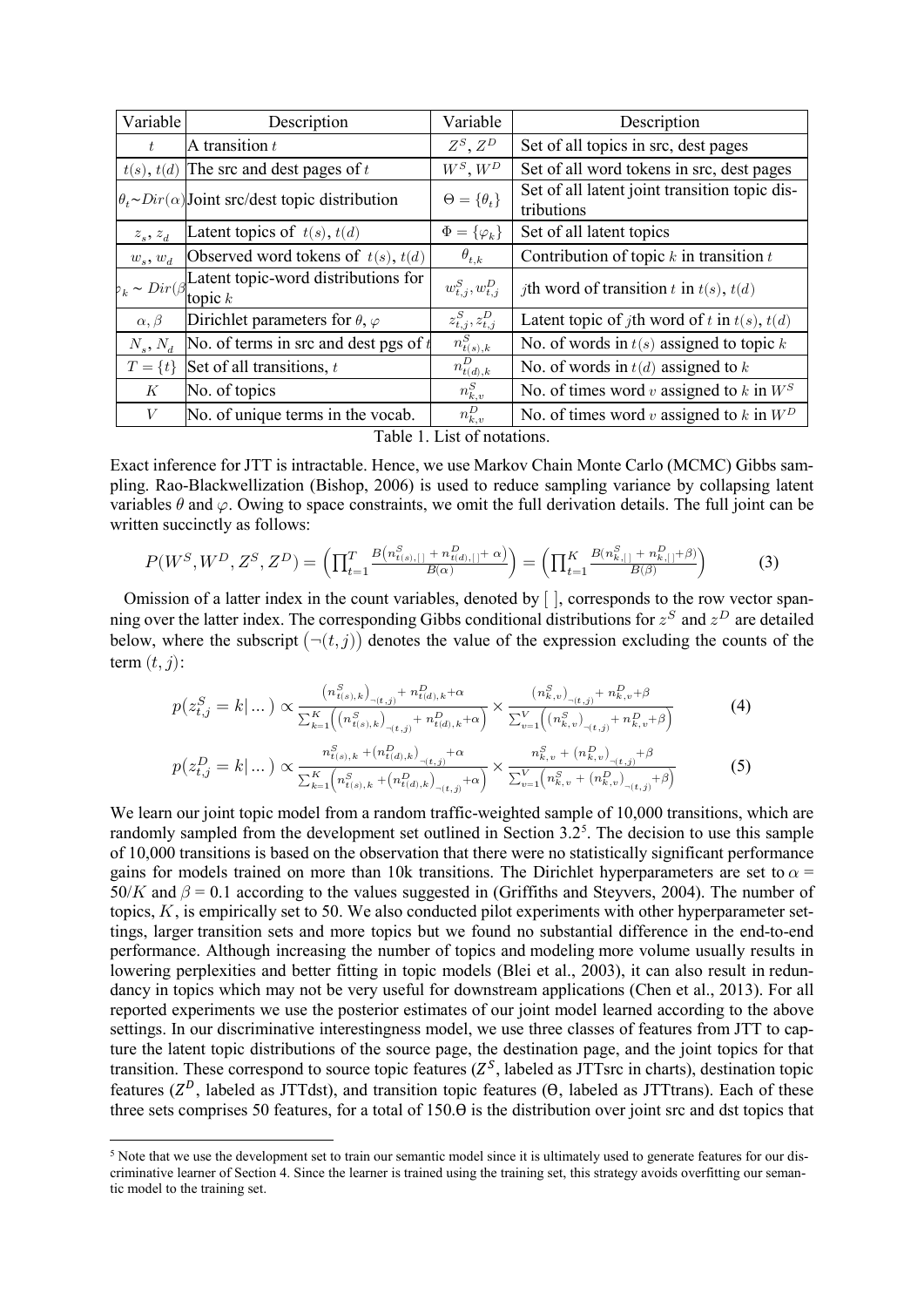appear in a particular transition.  $Z^S$  and  $Z^D$  are the actual topic assignments for individual words in src and dst. Upon learning the JTT model, for each K topics, we get a probability of that topic appearing in the transition, in the src, and in the dst document (by taking the posterior point estimates for latent variables  $\Theta$ ,  $Z^S$ ,  $Z^D$  respectively). The GBDT implementation we use for our discriminative model performs binning of these real-valued features over an ensemble of DTs.

## **5 Experiments**

We evaluate our interestingness model on the task of proposing  $k$  anchors on a page that the user will find interesting (*highlighting* task). Recall the interestingness function  $\sigma$  from Eq. 1. In the highlighting task, a user is reading a document  $s \in U$  and is interested in learning more about a set of anchors. Our goal in this task is to select  $k$  anchors that maximize the cumulative degree of interest of the user, i.e.:

$$
\underset{A_s^k = (a_1, \dots, a_k | a_i \in A_s)}{\operatorname{argmax}} \sum_{a_i \in A_s^k} \sigma(s, a_i) \tag{6}
$$

In other words, we consider the ideal selection to consist of the *k* most interesting anchors according to  $\sigma(s, a)$ . We compare the interestingness ranking of our models against a gold standard function,  $\sigma'$ , computed from our test set. Recall that we use the aggregate click frequency of an anchor as a proxy for its interestingness. As such, the gold standard function for the test set is computed as:

$$
\sigma'(s, a) = p(a|s) \tag{7}
$$

where  $p(a|s)$  is the probability of a user clicking on the anchor a when viewing s.

Given a source document  $s$ , we measure the quality of a model's interestingness ranking against the ideal ranking defined above using the standard nDCG metric (Manning et al., 2008). We use the interestingness score of the gold standard as the relevance score.

Table 2 shows the nDCG results for two baselines and a range of different feature sets. The first highlevel observation is that the task is difficult, given the low baseline results. Since there are many anchors on an average page, picking a random set of anchors yields very low nDCG scores. The nDCG numbers of our baselines increase as we move from HEAD to TORSO to TAIL, due to the fact that the average number of links per page (not unique) decreases in these sets from 170 to 94 to 41<sup>[6](#page-6-0)</sup>. The second baseline illustrates that it is not sufficient to simply pick the top *n* anchors on a page.

Next, we see that using our set of anchor features (see Section 4.1) in the regression model greatly improves performance over the baselines, with the strongest numbers on the HEAD set and decreasing effectiveness in TORSO and TAIL. This shows that the distribution of interesting anchors on a page differs according to the popularity of the source content, possibly also with the length of the page. Our best performing model is the one using anchor features and all three sets of latent semantic features (Table 2, row 6; source, destination, and transition topics).

The biggest improvement is obtained on the HEAD data. This is not surprising given that the topic model is trained on a traffic weighted sample of Wikipedia articles and that HEAD pages tend to have more content, making the identification of topics more reliable. Regarding the individual contributions of the latent semantic features (Table 2, rows 4, 5), destination features alone hurt performance on the HEAD set. Latent semantic source features lead to a boost across the board, and the addition of latent semantic transition topic features produces the best model, with gains especially pronounced on the HEAD data. Figure 2 further shows the performance of our best configuration across ALL, HEAD, TORSO, and TAIL. Interestingly, the TAIL exhibits better performance of the model than the TORSO (with the exception of nDCG at rank 3 or higher). We hypothesize that this is because the average number of anchors in a TAIL page is less than half of that in a TORSO page.

<span id="page-6-0"></span><sup>6</sup> Wikipedia editors tend to spend more time on more frequently viewed documents, hence they tend contain more content and more anchors.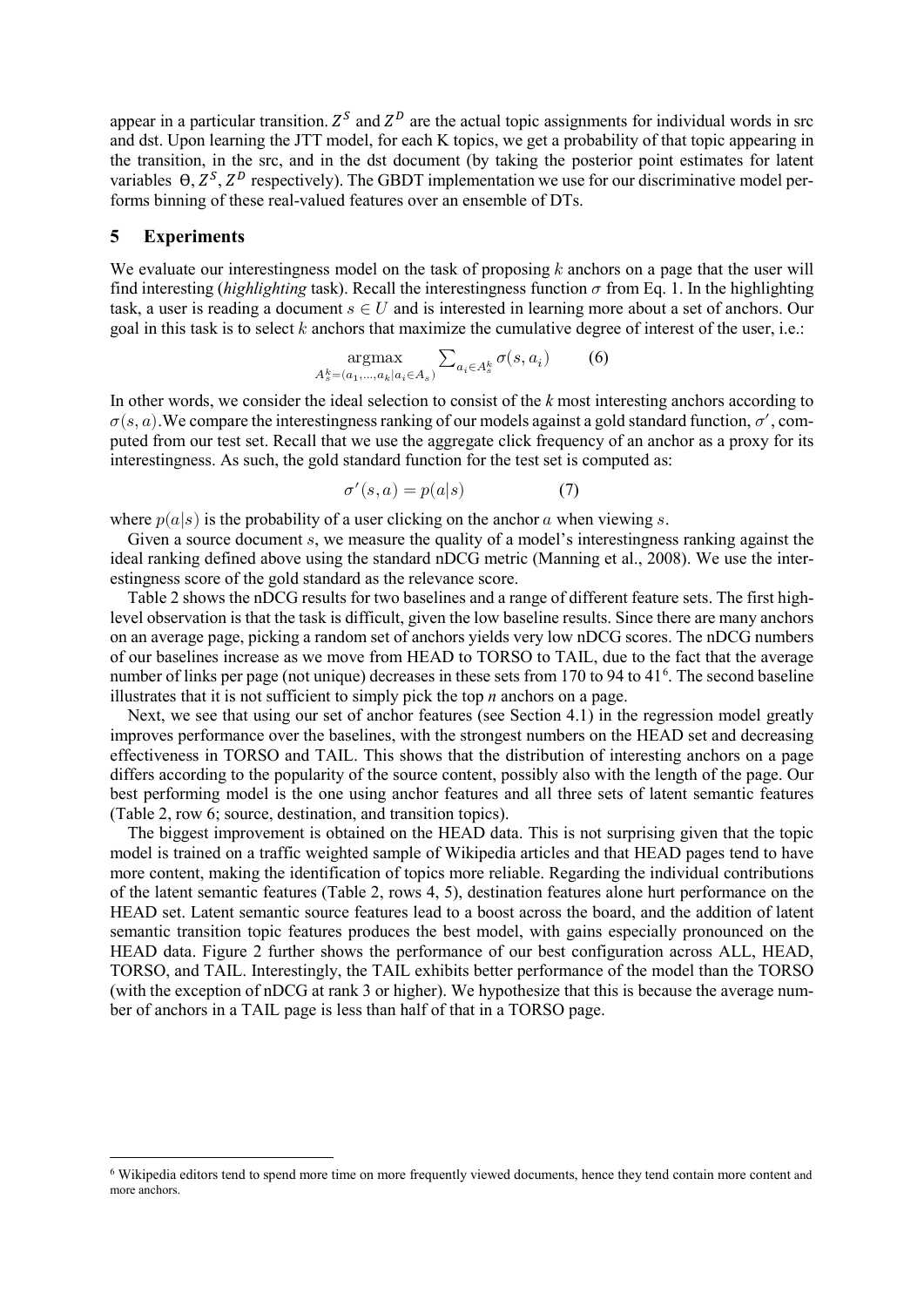| $nDCG$ %                                                  | <b>HEAD</b> |                               |         | <b>TORSO</b> |                                                 |             |       | TAIL                                                                                    |            |       |                         |       |
|-----------------------------------------------------------|-------------|-------------------------------|---------|--------------|-------------------------------------------------|-------------|-------|-----------------------------------------------------------------------------------------|------------|-------|-------------------------|-------|
| n                                                         | (a)         | (a)2                          | $(a)$ 5 | @10          | @1                                              | (a)2        | @5    | @10                                                                                     | $\omega$ 1 | (a)2  | (a)5                    | @10   |
| Baseline: random                                          | 4.07        | 4.90                          | 6.24    | 8.10         | 3.56                                            | 4.83        | .66   | 10.92                                                                                   | 6.20       | 11.74 | 19.50                   | 25.82 |
| Baseline: first $n$ an-                                   | 999         | 12.47                         |         | 17.72 24.33  | 7.17                                            | 9.87        | 17.06 | 23.97                                                                                   | 9.06       |       | 16.66 27.35             | 34.82 |
| chors                                                     |             |                               |         |              |                                                 |             |       |                                                                                         |            |       |                         |       |
| Anc                                                       |             |                               |         |              | 21.46 22.50 25.30 29.47 13.85 16.80 22.85 28.20 |             |       |                                                                                         |            |       | 10.88   19.16   29.33   | 36.48 |
| $Anc+JTT_{dst}$                                           |             | 13.97   16.33   19.69   23.78 |         |              | 11.37                                           | 14.17 19.67 |       | 24.66                                                                                   | 11.62      |       | 19.69   29.69           | 36.35 |
| Anc+J $TT_{dst}$ +J $TT_{src}$                            |             |                               |         |              |                                                 |             |       | 26.62 30.03 34.82 39.38 17.05 20.82 27.15 32.48                                         |            |       | $12.27$   21.56   31.88 | 38.85 |
| $Anc+JTT-$                                                |             |                               |         |              |                                                 |             |       | 34.49   35.21   38.01   41.80    18.32   21.69   28.03   33.22    13.06   21.68   32.13 |            |       |                         | 38.01 |
| $_{\text{dst}}$ +JTT <sub>src</sub> +JTT <sub>trans</sub> |             |                               |         |              |                                                 |             |       |                                                                                         |            |       |                         |       |

Table 2. Highlighting performance (% nDCG  $\omega$ ) for different feature sets across HEAD, TORSO, and TAIL. Bold indicates statistically significant best systems (with 95% confidence).

Not shown in these results are the effects of using user session features. We consistently found that these features did not improve upon the configurations where anchor and JTT features are used. We do not, however, rule out the potential of such features on this task, especially in light of our data analysis observations from Section 3.3, which suggest an effect from these factors. We leave a more in-depth study of the potential contribution of these types of features for future research.

We now address the question how our unsupervised latent semantic features perform compared to the editor-assigned categories for Wikipedia pages, for two reasons. First, it is reasonable to consider the manually assigned Wikipedia categories as a (fine-grained) oracle for topic assignments. Second, outside of Wikipedia, we do not have the luxury of manually assigned categories/topics. As illustrated in Figure 3, we found that Wikipedia categories outperform the JTT topic features, but the latter can recover about two thirds of the nDCG gain compared to Wikipedia categories.

Finally, in the HEAD part of the data, we have enough historical clickthrough data that we could directly leverage for prediction. We conducted experiments where we used the prior probability  $p(d|s)$ obtained from the development data (both smoothed and unsmoothed). Following this strategy we can achieve up to 65% nDCG@10 as shown in Figure 4 where the use of prior history (labeled "History: Target | Source Prior") is compared to our best model and to baselines. As stressed before, in most reallife applications, this is not a viable option since anchors or user-interaction logs are unavailable. Even in web browsing scenarios, the TORSO and TAIL have no or only very sparse histories. Furthermore, the information is not available in a "cold start" scenario involving new and unseen pages. We also examined whether the general popularity of a target page is sufficient to predict an anchor's interestingness, and we found that this signal performs better than the baselines, but significantly worse than our models. This series is labeled "History: Target Prior" in Figure 4.



Figure 2. NDCG comparison across overall performance (ALL) versus HEAD, TORSO, and TAIL subsets, on the Highlighting task.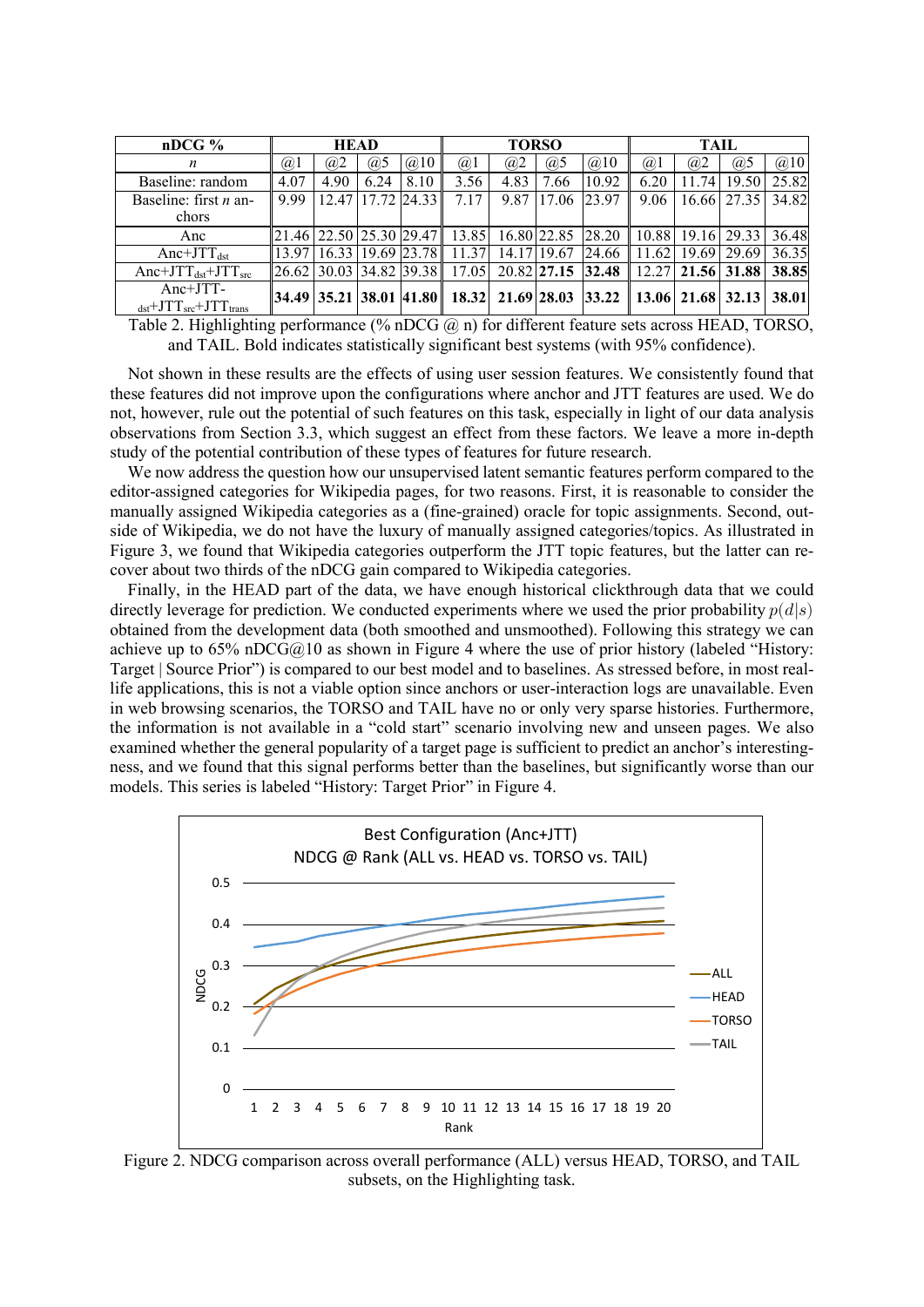

Figure 3. JTT features versus Wikipedia category features on Highlighting task.



Figure 4. Highlighting task comparison between baselines, best configuration using JTT, and models with historical transitions.

Our highlights task reflects the main goal of our paper, i.e., to predict interestingness in the context of any document, whether it be a web page, an email, or a book. A natural extension of our work, especially in our experimental setting with Wikipedia transitions, is to predict the next click of a user, i.e., *click prediction*.

There is a subtle but important difference between the two tasks. Highlights aims to identify a set of interesting nuggets for a source document. A user may ultimately click on only a subset of the nuggets, and perhaps not in the order of most interest. Our experimental metric, nDCG, reflects this ranking task well. Click prediction is an inherently more difficult task, where we focus on predicting exactly the next click of a specific user. Unlike in the highlights task, there is no partial credit for retrieving other interesting anchors. Only the exact clicked anchor is considered a correct result. As such, we utilize a different metric than nDCG on this task. We measure our model's performance on the task of click prediction using cumulative precision. Given a unique transition event  $\tau(s,a,d)$  by a particular user at a particular time, we present the transition, minus the gold anchor a and destination d, to our models, which in turn predict an ordered list of most likely anchors on which the user will click. The cumulative precision at k of a model, is 1 if any of the predicted anchors matched a, and 0 otherwise.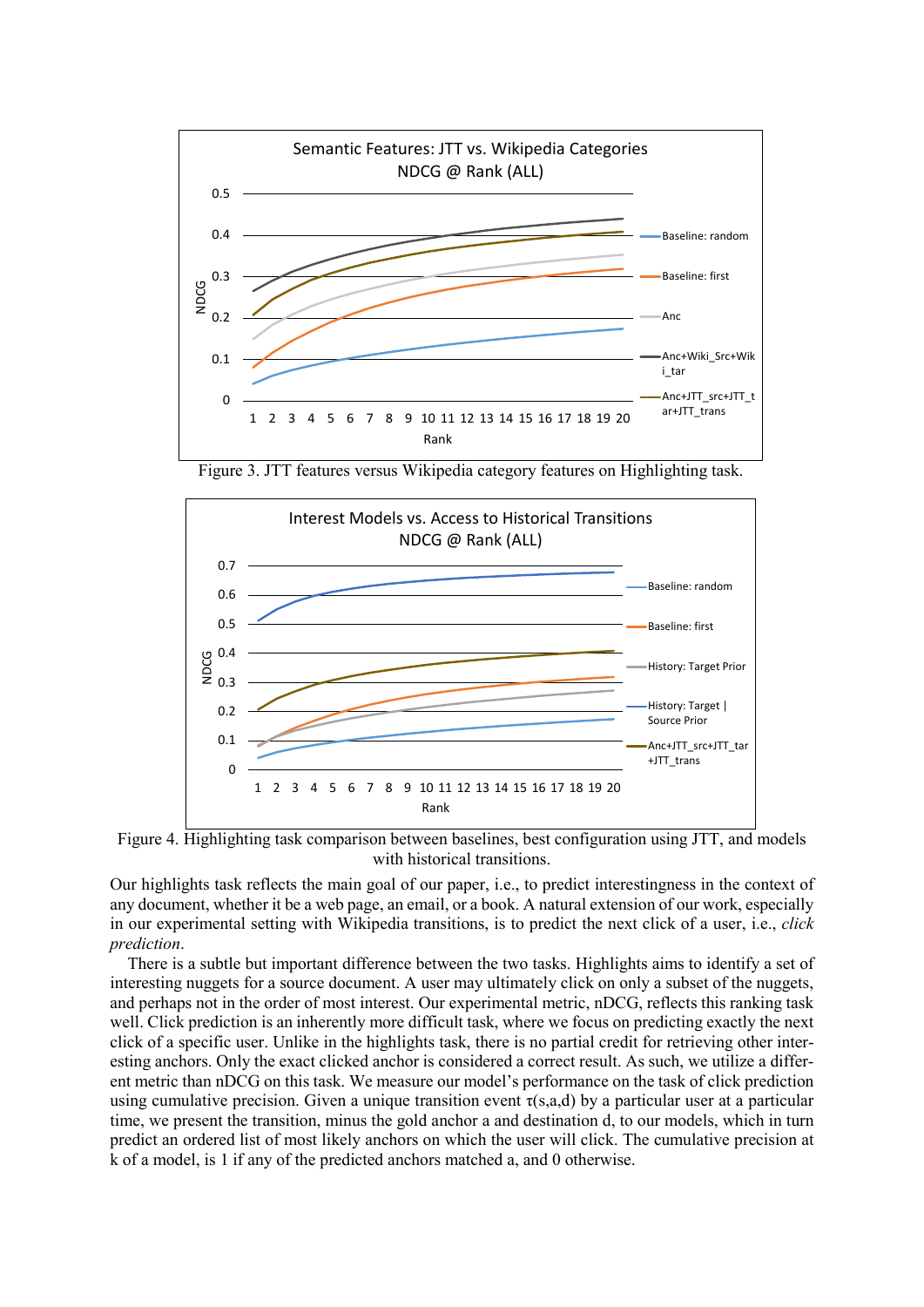Table 3 outlines the results on this task and Figure 5 shows the corresponding chart for our best configuration. Note that in the click prediction task, the model performs best on the TAIL, followed by TORSO and HEAD. This seems to be a reflection of the fact that in this harder task, the total number of anchors per page is the most influential factor in model performance.

| <b>Cumulative</b><br><b>Precision %</b>              | <b>HEAD</b> |      |                   | <b>TORSO</b> |                                              |      |             | TAIL  |            |             |       |       |
|------------------------------------------------------|-------------|------|-------------------|--------------|----------------------------------------------|------|-------------|-------|------------|-------------|-------|-------|
| n                                                    | (a)         | (a)2 | (a)5              | $(a)$ 10     | (a)                                          | (a)2 | (a)5        | @10   | $\omega$ 1 | (a)2        | (a)5  | @10   |
| Baseline: random                                     | 1.07        | 2.08 | 5.29              | 10.55        | 1.94                                         | 3.91 | 9.71        | 19.00 | 5.97       | 11.66       | 26.43 | 44.94 |
| Baseline: first $n$ an-<br>chors                     | 2.68        | 5.77 |                   | 16.73 33.78  | 4.10                                         | 8.19 | 122.86      | 42.08 | 8.77       | 16.57       | 36.80 | 58.52 |
| Anc                                                  | 8.40        |      | 12.55 22.04 34.22 |              | 8.70                                         |      | 14.37 27.56 | 42.68 |            | 10.59 19.08 | 38.27 | 59.04 |
| $Anc+JTT_{dst}$                                      | 5.48        | 9.19 |                   | 29.14        | 6.93                                         |      | 12.07 23.90 | 38.00 | 11.23      | 19.59       | 38.46 | 57.87 |
| Anc+J $TT_{dst}$ +J $TT_{src}$                       | 9.02        |      | 15.65 30.05 44.72 |              | 10.11                                        |      | 17.42 32.08 | 47.07 | 11.95      | 21.47       | 40.96 | 61.24 |
| $Anc+JTT-$<br>$_{dst}$ +J $TT_{src}$ +J $TT_{trans}$ |             |      |                   |              | $ 11.53 18.43 31.93 45.36 10.86 18.19 32.96$ |      |             | 47.66 |            | 12.64 21.58 | 41.27 | 61.28 |

Table 3. Click prediction results for different feature sets across HEAD, TORSO, and TAIL. Bold indicates statistically significant best systems (with 95% confidence).



Figure 5. Overall performance (ALL) versus HEAD, TORSO, and TAIL subsets on click prediction.

#### **6 Conclusion and Future Directions**

We presented a notion of an IT on a page that is grounded in observable browsing behavior during content consumption. We implemented a model for prediction of interestingness that we trained and tested within the domain of Wikipedia. The model design is generic and not tied to our experimental choice of the Wikipedia domain and can be applied to other domains. Our model takes advantage of semantic features that we derive from a novel joint topic transition model. This semantic model takes into account the topic distributions for the source, destination, and transitions from source to destination. We demonstrated that the latent semantic features from our topic model contribute significantly to the performance of interestingness prediction, to the point where they perform nearly as well as using editorassigned Wikipedia categories as features. We also showed that the transition topics improve results over just using source and destination semantic features alone.

A number of future directions immediately suggest themselves. First, for an application that marks interesting ITs on an arbitrary page, we would need a detector for IT candidates. A simple first approach would be to use a state-of-the-art Named Entity Recognition (NER) system to cover at least a subset of potential candidates. This does not solve the problem entirely, since we know that named entities are not the only interesting nuggets – general terms and concepts can also be of interest to a reader. On the other hand we do have reason to believe that entities play a very prominent role in web content consumption, based on the frequency with which entities are searched for (see, for example Lin et al. 2012 and the references cited therein). Using an NER system as a candidate generator would also allow us to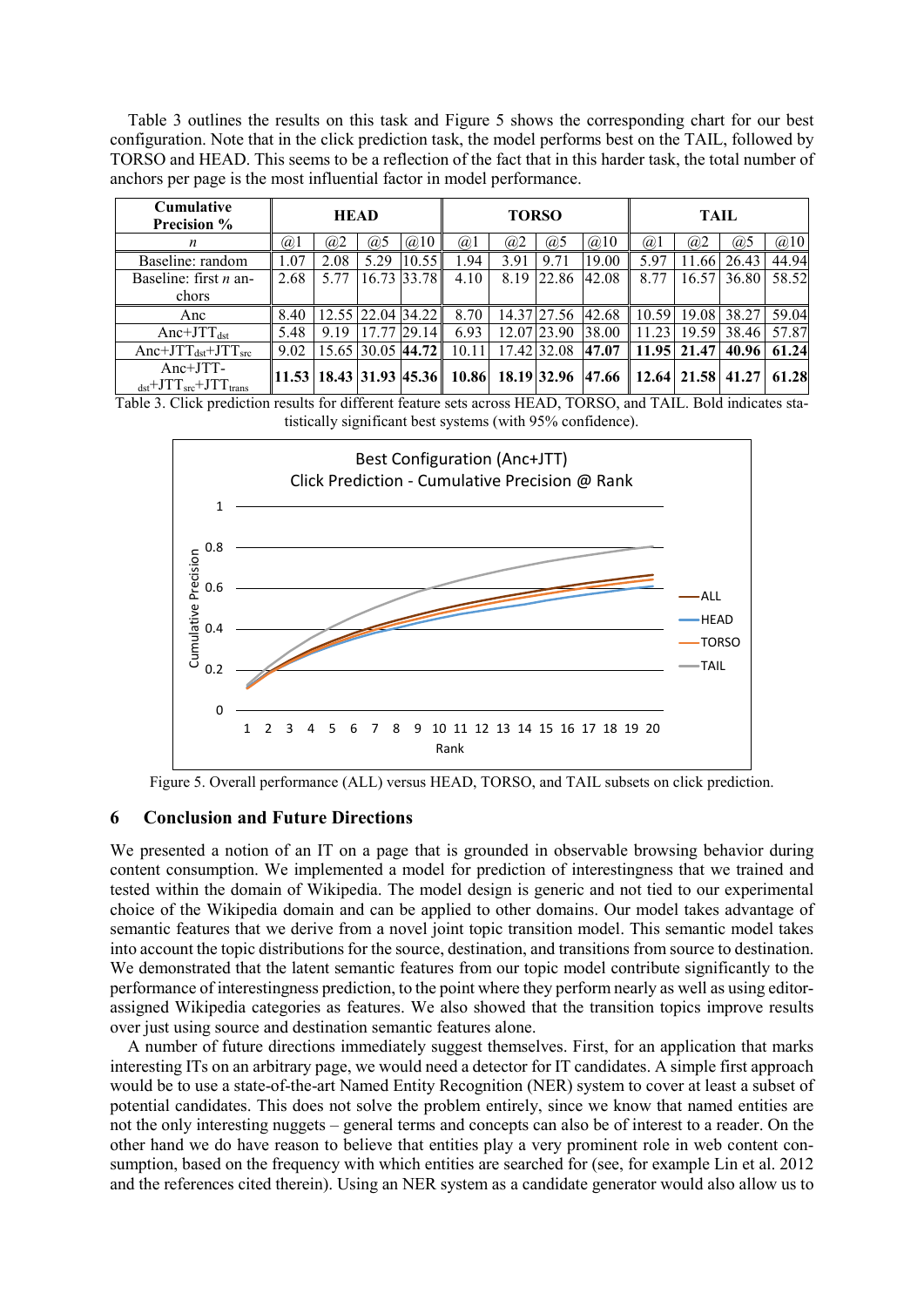add another potentially useful feature to our interestingness prediction model: the type of the entity. One could also envision jointly modeling interestingness and candidate detection.

A second point concerns the observation from the previous section on the different regularities that seem to be at play according to the popularity and possibly the length of an article. More detailed experiments are needed to tease out this influence and possibly improve the predictive power of the model. User session features did not contribute to model performance when used in conjunction with other feature families, but closer investigation of these features is warranted for more personalized models of interestingness. Finally, a number of options regarding JTT could be explored further. Being trained on a traffic-weighted sample of articles, the topic model predominantly picks up on popular topics. This could be remedied by training on a non-weighted sample, or, more promisingly, on a larger nonweighted sample with a larger  $K$ , i.e. more permissible total topics.

#### **References**

- Agichtein, E., Brill, E., and Dumais, S. 2006. Improving web search ranking by incorporating user behavior information. In *Proceedings of SIGIR*. pp. 19-26.
- Bandari, R., Asur, S., and Huberman, B. A. 2012. The Pulse of News in Social Media: Forecasting Popularity. In *Proceedings of ICWSM*.
- Blei, D. M., Ng, A. Y., and Jordan, M. I. 2003. Latent dirichlet allocation. *Journal of Machine Learning Research*, *3*, 993-1022.
- Broder, A., Fontoura, M., Josifovski, V., and Riedel, L. 2007. A semantic approach to contextual advertising. In *Proceedings of SIGIR*. pp. 559-566.
- Bishop, C.M. 2006. Pattern Recognition and Machine Learning. Springer.
- Chatterjee, P., Hoffman, D. L., and Novak, T. P. 2003. Modeling the clickstream: Implications for web-based advertising efforts. *Marketing Science*, *22*(4), 520-541.
- Chen, Z., Mukherjee, A., Liu, B., Hsu, M., Castellanos, M. and Ghosh, R. 2013. Leveraging Multi-Domain Prior Knowledge in Topic Models. In *Proceedings of IJCAI*. pp. 2071-2077.
- Claypool, M., Le, P., Wased, M., & Brown, D. 2001a. Implicit interest indicators. In *Proceedings of the 6th international conference on Intelligent user interfaces* (pp. 33-40). ACM.
- Craswell, N., Zoeter, O., Taylor, M., and Ramsey, B. 2008. An experimental comparison of click position-bias models. In *Proceedings of WSDM*. pp. 87-94.
- Erosheva, E., Fienberg, S., and Lafferty, J. 2004. Mixed membership models of scientific publications. In *Proceedings of the National Academy of Sciences of the United States of America*, 101(Suppl 1). pp. 5220-5227.
- Friedman, J. H. 1999. Greedy function approximation: A gradient boosting machine. *Annals of Statistics*, 29:1189- 1232, 1999.
- Gamon, M., Yano, T., Song, X., Apacible, J. and Pantel, P. 2013. Identifying Salient Entities in Web Pages. In *Proceedings CIKM*. pp. 2375-2380.
- Gao, J., Toutanova, K., and Yih, W. T. 2011. Clickthrough-based latent semantic models for web search. In *Proceedings of SIGIR*. pp. 675-684.
- Graepel, T., Candela, J.Q., Borchert, T., and Herbrich, R. 2010. Web-scale Bayesian Click-Through Rate Prediction for Sponsored Search Advertising in Microsoft's Bing Search Engine. In *Proceedings of ICML*. pp. 13-20.
- Griffiths, T.L and Steyvers, M. 2004. Finding Scientific Topics. *Proceedings of the National Academy of Science*, 101, suppl 1, 5228-5235.
- Guo, F., Liu, C., Kannan, A., Minka, T., Taylor, M., Wang, Y.-M, and Faloutsos, C. 2009a. Click chain model in web search. In *Proceedings of WWW*. pp. 11-20.
- Guo, J., Xu, G., Cheng, X., and Li, H. 2009b. Named entity recognition in query. In *Proceedings of SIGIR*. pp. 267-274.
- Joachims, T. 2002. Optimizing search engines using clickthrough data. In *Proceedings of KDD*. pp. 133-142.
- Joachims, T., Granka, L., Pan, B., Hembrooke, H. and Gay, G. 2005. Accurately interpreting clickthrough data as implicit feedback. In *Proceedings of SIGIR*. pp. 154-161.